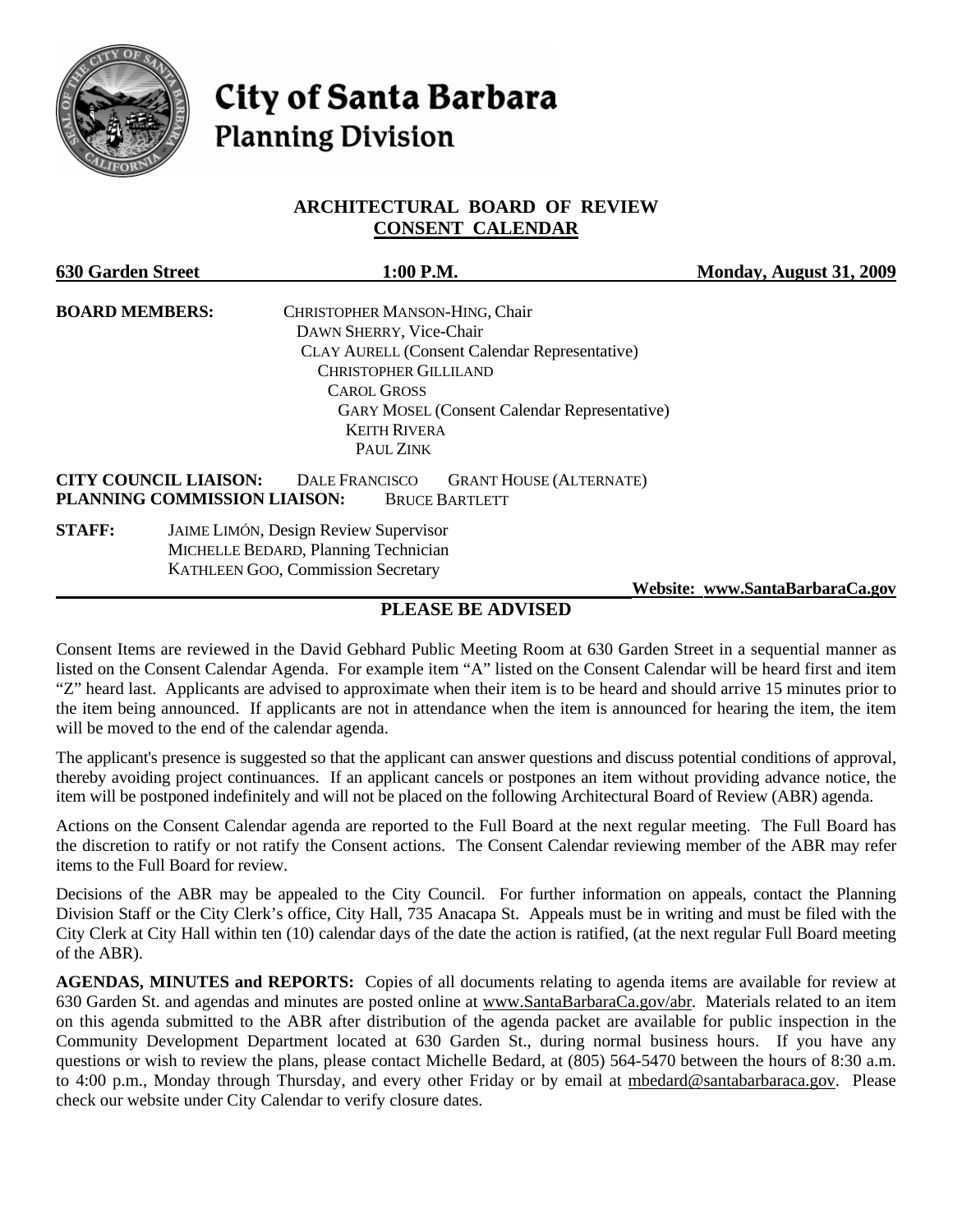**AMERICANS WITH DISABILITIES ACT:** In compliance with the Americans with Disabilities Act, if you need special assistance to gain access to, comment at, or participate in this meeting, please contact the Planning Division at 805-564-5470. If possible, notification at least 48 hours prior to the meeting will enable the City to make reasonable arrangements in most cases.

**POSTING:** That on Thursday, August 27, 2009 at 4:00 p.m., this Agenda was duly posted on the indoor and outdoor bulletin boards at the Community Development Department, 630 Garden Street, and online at www.SantaBarbaraCa.gov/abr.

**PUBLIC COMMENT:** Any member of the public may address the Architectural Board of Review Consent Representative for up to two minutes on any subject within their jurisdiction that is not scheduled for a public discussion before the Board on that day.

### **REVIEW AFTER FINAL**

#### **A. 221 N NOPAL ST M-1 Zone**

Assessor's Parcel Number: 017-041-004 Application Number: MST2008-00538 Owner: Archdiocese of Los Angeles Architect: Garcia Architects Applicant: Our Lady of Guadalupe

(Proposal for Phase 2 of project at Our Lady of Guadalupe Church to construct a 1,487 square foot single-story addition to be used as a side-chapel, and 96 square foot partial demolition to the existing 6,576 square foot church. The proposal will result in a net addition of 1,391 square feet. The 1,487 square foot side-chapel addition will provide 136 new seats for a total of 485 seats. The project also includes new parking, paving, and landscaping. 34 new parking spaces will be provided for a total of 98 parking spaces. Phase 1 of the project was approved under MST2006-00015 on August 20, 2007. The project requires Development Plan Approval by ABR for the allocation of 1,391 square feet of Measure E square footage.)

**(Review After Final for alterations to the light fixtures, exterior speakers at the porch, relocation of the electrical enclosure, elimination of the condenser and enclosure on the north elevation, revision to the mechanical enclosure on the south elevation, extension of the concrete landing and new exterior doors at the storage room, and the extension of the roof porch on the east elevation.)** 

### **CONTINUED ITEM**

#### **B.** 819 N SALSIPUEDES ST R-3 Zone

| Assessor's Parcel Number:  | 031-031-008    |
|----------------------------|----------------|
| <b>Application Number:</b> | MST2009-00189  |
| Owner:                     | Elaine Webster |
| Architect:                 | Ron Sorgman    |

(Proposal to replace the existing retaining wall along the southeast property line for a distance of 108 linear feet. The retaining wall is proposed to have a 3.5 foot fence constructed on top of the retaining wall. The combined retaining wall and fence will have a varying height of 7.5 to 12 feet. The proposal also includes revisions to the deck and stairs of Unit A. The project requires Staff Hearing Officer review for the combined retaining wall and fence to exceed the maximum height of 3.5 feet within the front set back and 20 feet of the driveway and to exceed 8 feet along the interior property line.)

**(Project requires compliance with Staff Hearing Officer Resolution No. 056-09. Preliminary and Final Approval of architecture and landscaping are requested.)**